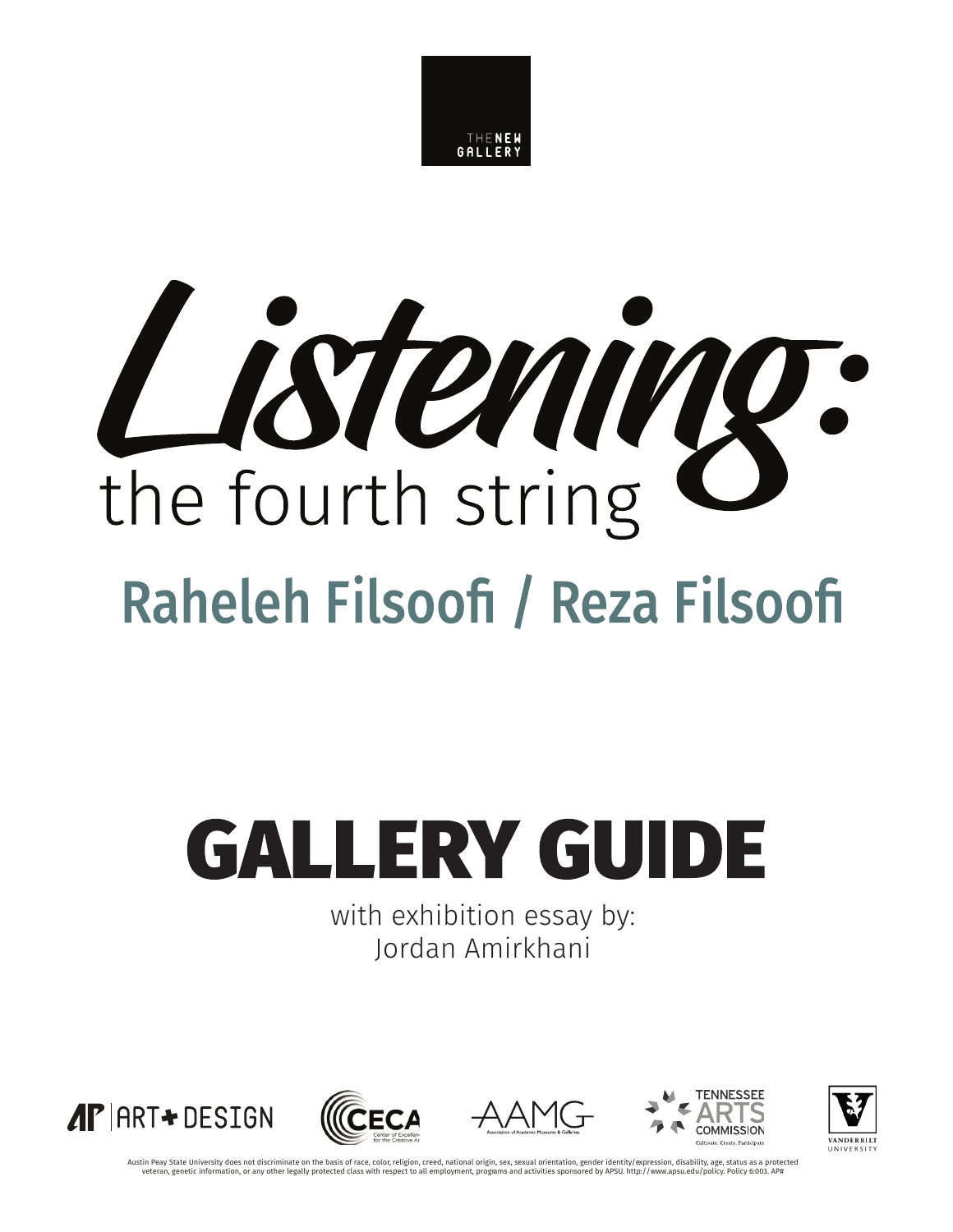The New Gallery acknowledges the traditional, ancestral, and un-ceded territory of the Yuchi, Shawnee, and Cherokee First Nations on which we organize, exhibit, listen and learn.

#### *Listening: The Fourth String*

*An Artistic Collaboration: Artist + Musician + Community = SOCIAL AWARENESS + SOCIAL CHANGE* 

*Listening: The Fourth String* is a series of interactive multimedia installations and public performances that re-imagine the silenced existence of the Iranian musician, Moshtagh Ali Shah, and emphasizes his historic contributions to music. The project addresses the concept of sound, suggesting the act of listening can power community engagement, promote social change, and foster a better future. The exhibition will be staged via various events between Feb. 21-March 25 in The New Gallery at Austin Peay State University.

*The Fourth String* is a reference to the traditional Iranian instrument, the *setar*. Literally translated from the Persian Farsi language, *setar* means three (*se*) strings (*tar*), and the Iranian *setar* is a threestringed instrument. However, centuries ago, the Iranian Sufi musician, Moshtagh Ali Shah, added a fourth string. This dramatically changed the instrument from its original configuration, enhancing the sound and allowing musicians to explore more complex compositional and performance possibilities while retaining the traditional capabilities of the three-stringed instrument.

There are three components in this exhibition:

#### 1) Installation and Performance

A Kermani rug that traditionally serves as a gathering place is transformed into a four-string instrument where artists and community members can experience sound and music together. In addition to community participation, local musicians have been invited to collaborate in an experimental performance with this instrument.

# 2) An Installation – Artists as Witnesses

In a multi-channel video, this installation provides an opportunity for underrepresented artists to collectively come together as witnesses and participants of social change in action. Close-ups of over 30 Middle Eastern musicians peer back at exhibition viewers.

# 3) Installation as a Platform for Learning and Engagement

This is an educational and interactive installation that allows individuals to sit and play the *setar*. Three video monitors will provide step-by-step instruction on a few basic strumming and picking techniques.

The installations, performances, and artists' lectures intend to broaden participants' knowledge and understanding of Middle Eastern music and its ethos. It provides unique educational and performance opportunities for the community. The exhibit showcases the dynamic aspects of Middle Eastern music, its capacity to integrate with other musical genres, and the potency of its contribution to the soundscape of the United States.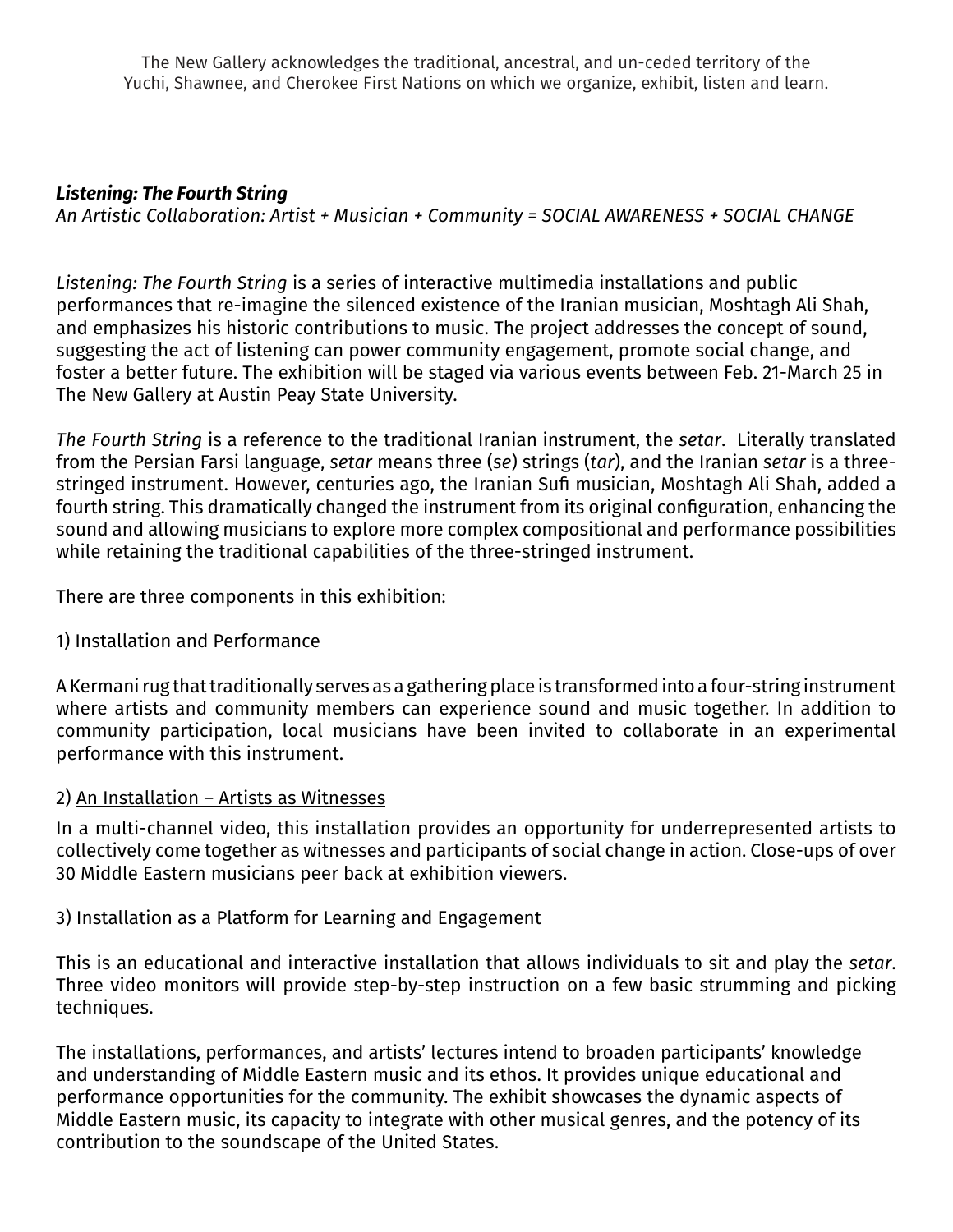*"Iranians take poetry and music quite seriously—a habit that tends to lend a certain poetic diction to our historical recollections, the way we remember ourselves."1*

*"By plucking the neck bowl of the setar, Maryam moved closer to her father, the sounds vibrating inside the strings, running in a parallel plane to the table they had sat at so many times, and would sit at no more."2*

*"Long-necked, and sometimes idle, like a pear/beautiful/unassuming in appearance, so much more than her three strings."3*

It is difficult to exaggerate the significance of music and poetry in Iranian culture. If we take Hamid Dabashi's statement about Iranian and cultural forms to its logical conclusion, particularly in the context of the Iranian diaspora in North America, we can see why poetry and music remain crucial in expressing some of the collective experiences and sentiments Iranian Americans (like myself) who immigrated, were raised in, or were forced to flee to North America in the three decades following the Revolution of 1979. Poetry and music thus stand as important sources of continuity, connecting many Iranians to the voices and sounds of their past and to the country and culture dramatically altered by geopolitical interruption, violence, and an abrupt shift in cultural normativities. They are both the rhyme and rhythm of our collective memories.

As a second-generation Iranian American growing up in the United States, Iranian music and poetry found space to settle and grow in the seams between two very different generational experiences. Even today, I continue to laugh at the way my parents and grandparents scoffed at the homework I brought home from school, demanding to know where my "recitation" lessons were and why I was not learning to memorize by heart the great Iranian and American poets—Robert Frost, Walt Whitman, and Ralph Waldo Emerson, beloved poets in Iran—as my parents had done. To accompany my traditional middle-class piano lessons beginning in the first grade, my father insisted that I spend hours with him over the weekend listening to bootleg tapes of classical Persian music in the car or our shared backyard as a way of balancing my American musical education. I can still hear the intertwined sounds, the hiss of the weary tape copied for friends too often, and the plucks of the strings exiting the stereo with graceful force. Across my childhood, I can recall few dinner parties or events that did not finish with my grandfather, grandmother, and uncles seated around a table, exchanging lines of Hafez, Saadi, or Rumi between each other between sips of vodka. The

<sup>1</sup> Quote taken from scholar Hamid Dabashi's book *Iran—A People Interrupted*, New York: The New Press, 2008, p. 13.

<sup>2</sup> Taken from Maryam Hooleh's book of poems about the death of her father, written in the third person, *The Sticky Dreams of a Banished Butterfly*, Stockholm: Maniha Publishing/Davat Publishing, 2015, p. 5.

<sup>3</sup> Excerpt from a poem written by my grandfather, Reza Morteza Amirkhani (1909-1989) about my grandmother, Lahleh, which makes reference to the form of the setar. (The misogyny is not lost on me.) I found in his notebook on a trip to my family's home in Rasht, Iran in 2006, and strangely, carry a piece of paper with this written on it in my wallet.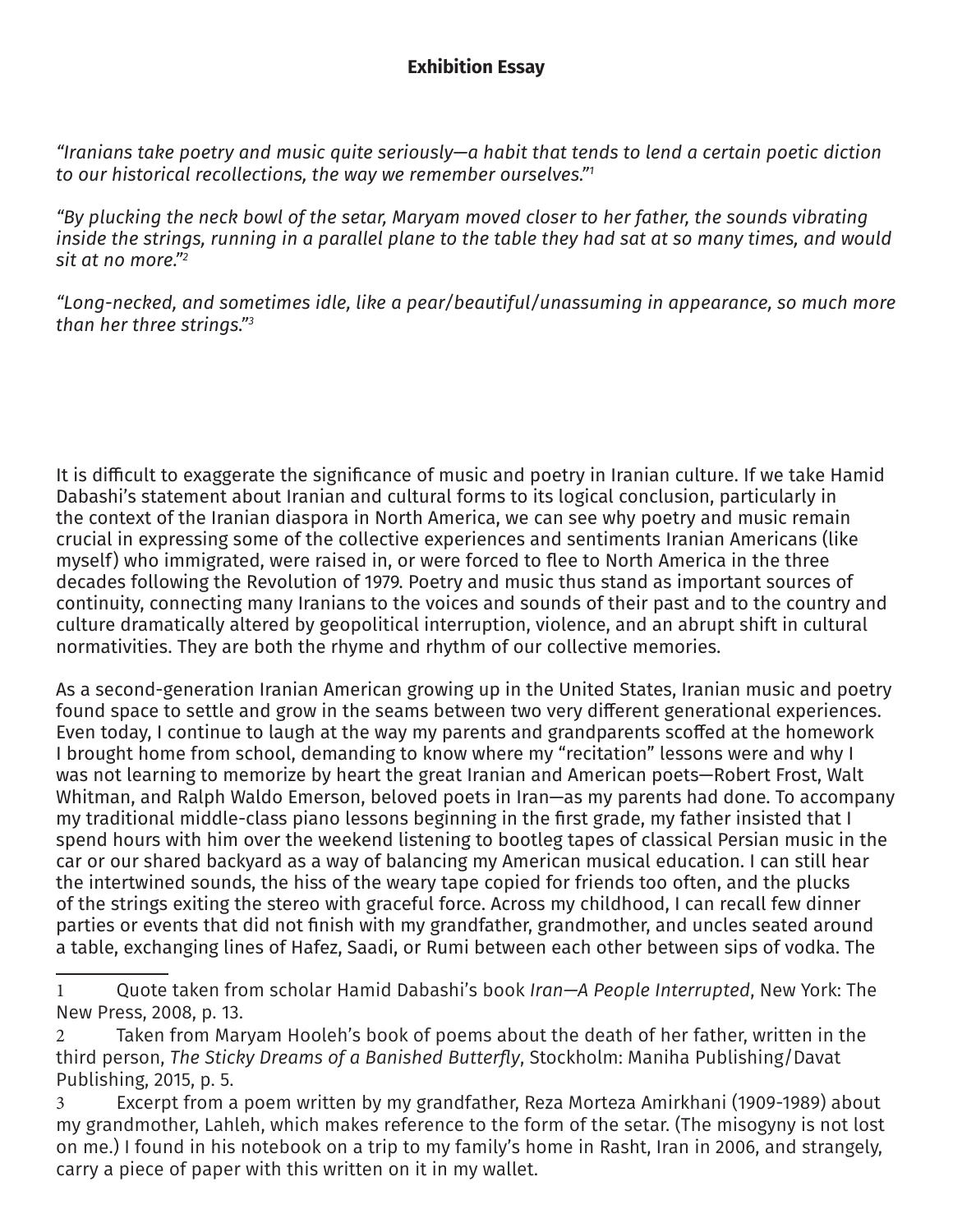atmosphere is run thru with a strange masculine bravado, there are minor humiliations and teasing for those who skip lines or fumble the texts, and arguments for those who "remember the lines differently." The same goes for evenings ending with the wavy, soft sounds of the *setar* leaking into our living room by way of my father's Radio Shack stereo system. The style and improvisational virtuosity of great masters such as Nur-Ali Borumand or Mohammed Reza Lofti would be hotly debated; late in the evening, the sounds of the *setar* would find partnership with the elastic stretch of the beloved Iranian singer, Mohammad-Reza Shajarian (at least in our house…other Iranian families might listen to someone else). Groups would gather around, drinks in hand (tea, or otherwise), to listen and sing along, one hand on their heart, the other extended, eyes always closed. All these experiences felt shot with a unique kind of emotional openness—a strange sight to behold for a young girl used to the adults in the house evading emotions as opposed to embodying them, escaping hard conversations as opposed to inviting them.

Stories swirled in the atmosphere during these late-night events, passed down as a way of "teaching" those who did not grow up in Iran lessons that textbooks might not hold. One of them was the genesis of the *setar*, a fretted, stringed instrument close to the tanbur family of longnecked, pear-shaped lutes original to Iran and central to Iranian classical music and performance.<sup>4</sup> Made from thin strips of mulberry or walnut wood glued or carved, the instrument's original form included three strings strummed and plucked with a fingernail. Similar to the ways in which the banjo in American music or the mandolin in the European tradition have come to signify the relationship between folklore and storytelling, singer and his instrument, the *setar r*emains the instrument most associated with the voice, whether sung or manifested in the vocalise of an instrument's capacities. In the mid-eighteenth century, it was determined by Iranian mathematicians and intellectuals that a fourth string was needed due to advances in musical theory. The Sufi mystic and musician Mushtaq Ali Shah (D. 1206, Hijiri), is credited with adding and playing with a fourth string on his *setar* before his death, often called the "Mushtaq string."5 A member of the Nimatullahi Order of Sufis, Mushtaq Ali Shah was a *majdhoub,* attracting men of faith with his voice and musical gifts. $\mathfrak s$  His disregard for conventions around the playing of music (the *setar*, specifically) and religious Islamic law caught up with him, as he was accused of reciting from the Qu'ran while singing and playing his *setar* during the call to prayer on Ramadan and was ordered to be stoned to death by order of the Shah in 1792. $^{\prime}$  His martyrdom for playing and making music referred to as "Divine intoxication," at the hands of the State remains bound up with the instrument's history and for all those who play it and stands as an allegory for Iranian artists singing and playing in spite of their circumstances.8 Dissent is encoded in its very existence.

These sounds and stories, the way my family members engaged with them, spread wide in the rooms of our house and in the memory palace of my own mind. Tinged with sentimentality at times, what is clear to me now is the ways in which these cultural texts (sonic, spoken) were used as a vehicle for community building as a way of keeping Iranian life and experience attached to

4 Although native to Iran, setars can be found in some form or fashion in musical cultures across the Mediterranean, the Middle East, North Africa, and the Subcontinent.

```
5 See Link: https://bit.ly/3p3eUrQ
```
6 A *majdhoub* is a spiritual man whose mental faculties and ability to reason were often spoiled or interfered with by the playing of music, the recitation of poetry, the drinking of decadent foods and wines, the pleasures of the body, etc.

7 See John Eberly's book *Al-Kimia: The Mystical Islamic Essence of the Sacred Art of Alchemy*, New York: Sophia Perennis, 2004, p. 40.

8 See Nahid Siamdoust's book *Soundtrack of the Revolution: The Politics of Music in Iran*, Stanford: Stanford University Press, 2017, p. 313.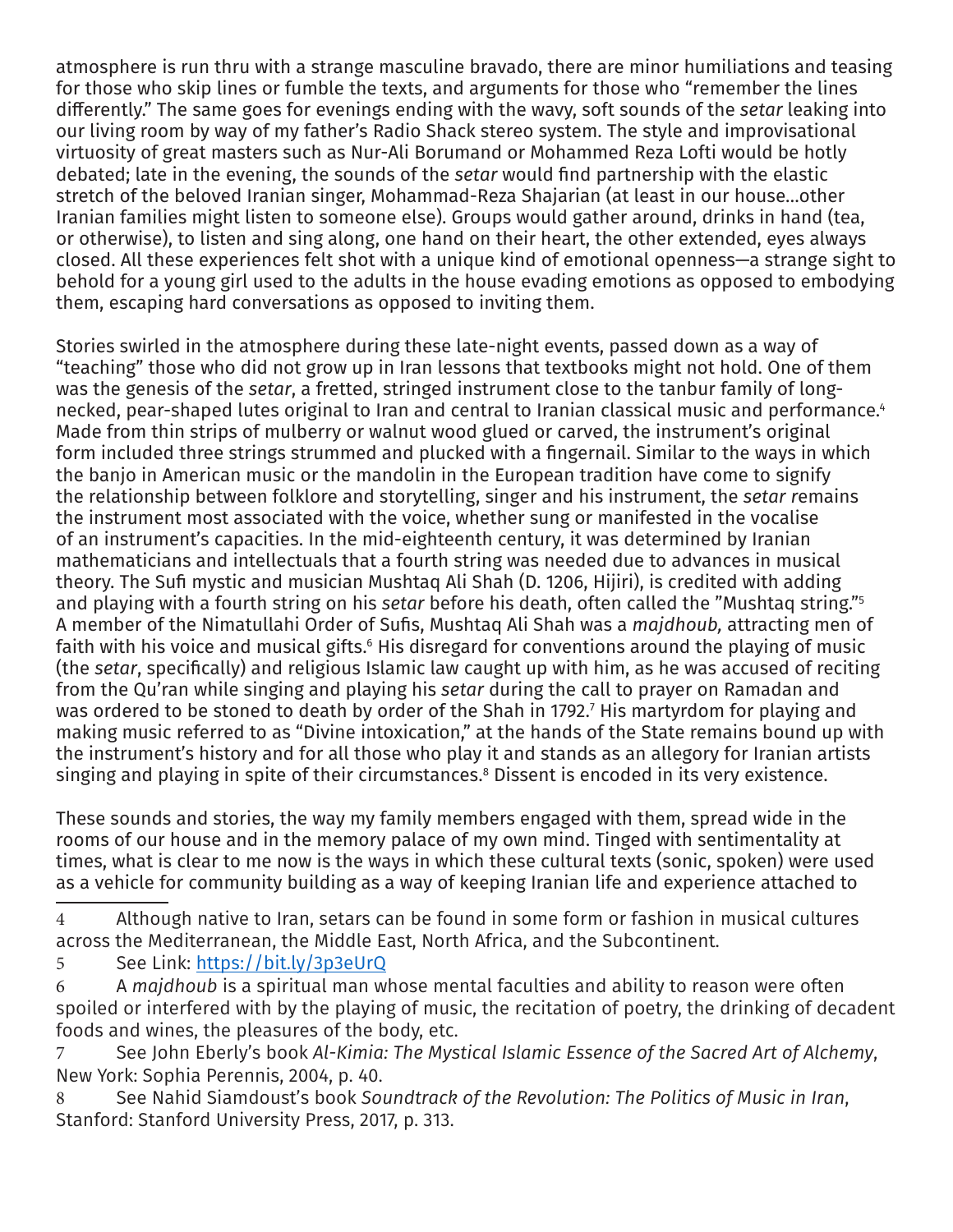a present, contemporaneous with the continuous flow of culture in Iran and further afield, and is thus, deeply and inherently political. It seems to me, that the many interruptions Iran and Iranians have endured as a nation and a cohort are blunted when the cultural life of the Iranian people (past AND present) continues to be preserved and presented, dispelling the notion that Iranian live unproductively in the past, clutching to unproductive forms of nostalgia.9 This is not to say that the trauma and loss of one's home—something that many Iranians of the diaspora experience—is not at work in the sharing and caring for Iranian culture abroad and at home, but that these texts and the ways in which they are carried from one generation to another (orally, auratically, technologically) are catalysts for the reparative work necessary to render the past alive, awake, and alert to a future.

I am only now aware of how many mental notes I was taking, and how much these "notes on listening" would matter later on, as I would find my own way through my identity and my relationship to these cultural texts. What possibilities might these totems hold for a future, our future? What is possible when we are gifted space to come together to listen to these sounds and stories embedded in the setar? What is granted when we are able to remember together in community with one another? To hold space and listen alongside the reverberations of poetics, of dissent?

> --Dr. Jordan Amirkhani Los Angeles, CA/New Orleans, LA February 14, 2022

\*\*\*\*\*



Jordan Amirkhani is Curator of Rivers Institute for Contemporary Art & Thought—a non-profit institute for research, publishing, and exhibitions of contemporary art based in New Orleans, Louisiana. Prior to taking on this role, Amirkhani was a Professorial Lecturer in Modern and Contemporary Art at American University in Washington, DC from 2018-2021. Amirkhani has published scholarship on the Dada painter and polemicist Francis Picabia, the British conceptual art collective Art & Language, Crow artist Wendy Red Star, and the Nashville-based photographer Vesna Pavlović. Recent curatorial projects include *Troy Montes-Michie: Rock of Eye* for the California African American Museum in Los Angeles, co-curated with Andrea Andersson and Taylor Renee Aldridge, *Yto Barrada: Ways to Baffle* 

*the Wind* at MASS MoCA co-curated with Andrea Andersson, and the *2021 Atlanta Biennial: Of Care and Destruction* for the Atlanta Contemporary. Amirkhani's art criticism and writing has appeared in *Artforum*, *Art in America*, *Baltimore Arts*, *X-Tra*, and Burnaway.org. Her emphasis on contextualizing contemporary art and artists working in the American South garnered her a prestigious Creative Capital/Andy Warhol Foundation "Short-Form" Writing Grant in 2017 and three nominations for The Rabkin Prize in Arts Journalism in 2017, 2018, and 2019.

<sup>9</sup> See Rebecca Rahimi's thesis "Storytelling, Memory, and Nostalgia: The Identities of Iranian Revolutionary Migrants and First-Generation Persian Americans," Master's Thesis, Nashville: Vanderbilt University, 2019.